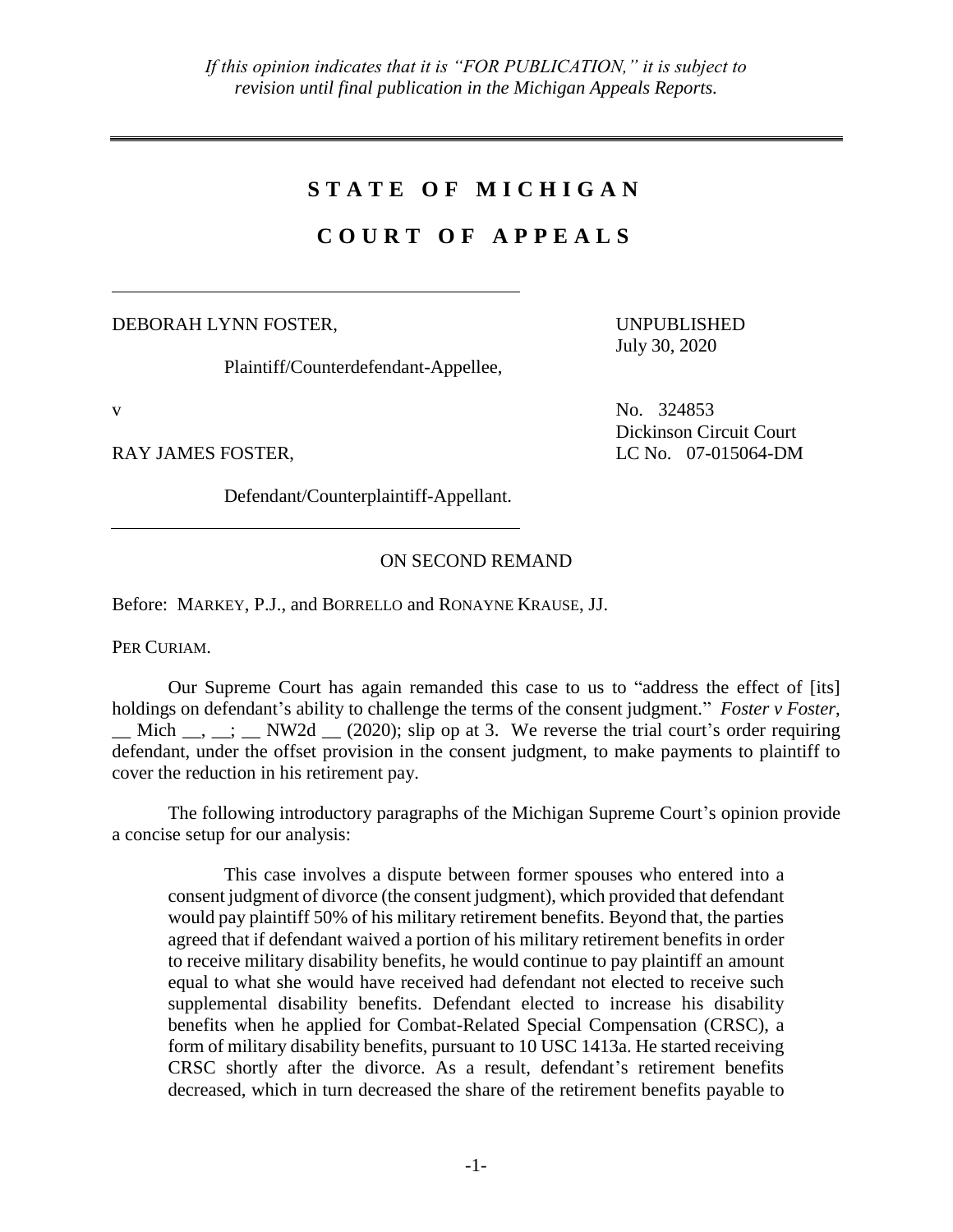plaintiff. When defendant failed to reimburse plaintiff for the reduced payment she received in connection with defendant's lowered military retirement benefits, plaintiff sought relief in the Dickinson Circuit Court, asking that the consent judgment be enforced. The trial court and the Court of Appeals enforced the plain terms of the consent judgment and required defendant to reimburse plaintiff for the reduction in her interest in defendant's retirement benefits. Defendant argues that federal law preempts state law in regard to the division of veteran benefits and, thus, the consent judgment is unenforceable.

We conclude that federal law preempts state law such that the consent judgment is unenforceable to the extent that it required defendant to reimburse plaintiff for the reduction in the amount payable to her due to his election to receive CRSC. Although the Court of Appeals indicated its agreement with plaintiff's assertion that defendant was engaging in an improper collateral attack against the consent judgment, the panel did not discuss the effect of federal preemption on the trial court's subject-matter jurisdiction or defendant's ability to challenge the terms of the consent judgment outside of direct appeal. Because these questions remain important, we vacate that portion of the Court of Appeals' opinion agreeing with plaintiff that defendant was engaging in an improper collateral attack and reverse the balance of the Court of Appeals' opinion in this case. . . . This case is remanded to the Court of Appeals so that the panel may address the effect of our holdings on defendant's ability to challenge the terms of the consent judgment. [*Foster*, \_\_ Mich at  $\_\_$ ; slip op at 1-3,

State courts are deprived of subject-matter jurisdiction when principles of federal preemption are applicable. *Ryan v Brunswick Corp*, 454 Mich 20, 27; 557 NW2d 541 (1997), abrogated in part on other grounds in *Sprietsma v Mercury Marine*, 537 US 51, 63-64; 123 S Ct 518; 154 L Ed 2d 466 (2002); *People v Kanaan*, 278 Mich App 594, 602; 751 NW2d 57 (2008); *Konynenbelt v Flagstar Bank, FSB*, 242 Mich App 21, 25; 617 NW2d 706 (2000). And an error in the exercise of a court's subject-matter jurisdiction can be collaterally attacked. *Bowie v Arder*, 441 Mich 23, 56; 490 NW2d 568 (1992); *Workers' Compensation Agency Dir v MacDonald's Indus Prod, Inc (On Reconsideration)*, 305 Mich App 460, 477; 853 NW2d 467 (2014) (a collateral attack is allowed if the court never acquired jurisdiction over the subject matter). Moreover, "[s]ubject-matter jurisdiction cannot be granted by implied or express stipulation of the litigants." *Harris v Vernier*, 242 Mich App 306, 316; 617 NW2d 306 (2000); see also *Teddy 23, LLC v Mich Film Office*, 313 Mich App 557, 564; 884 NW2d 799 (2015) ("Nor can subject-matter jurisdiction be conferred by the consent of the parties"). Accordingly, in the instant case, defendant did not engage in an improper collateral attack on the consent judgment and the trial court lacked subjectmatter jurisdiction to enforce the consent judgment with respect to the offset provision due to the principle of federal preemption.